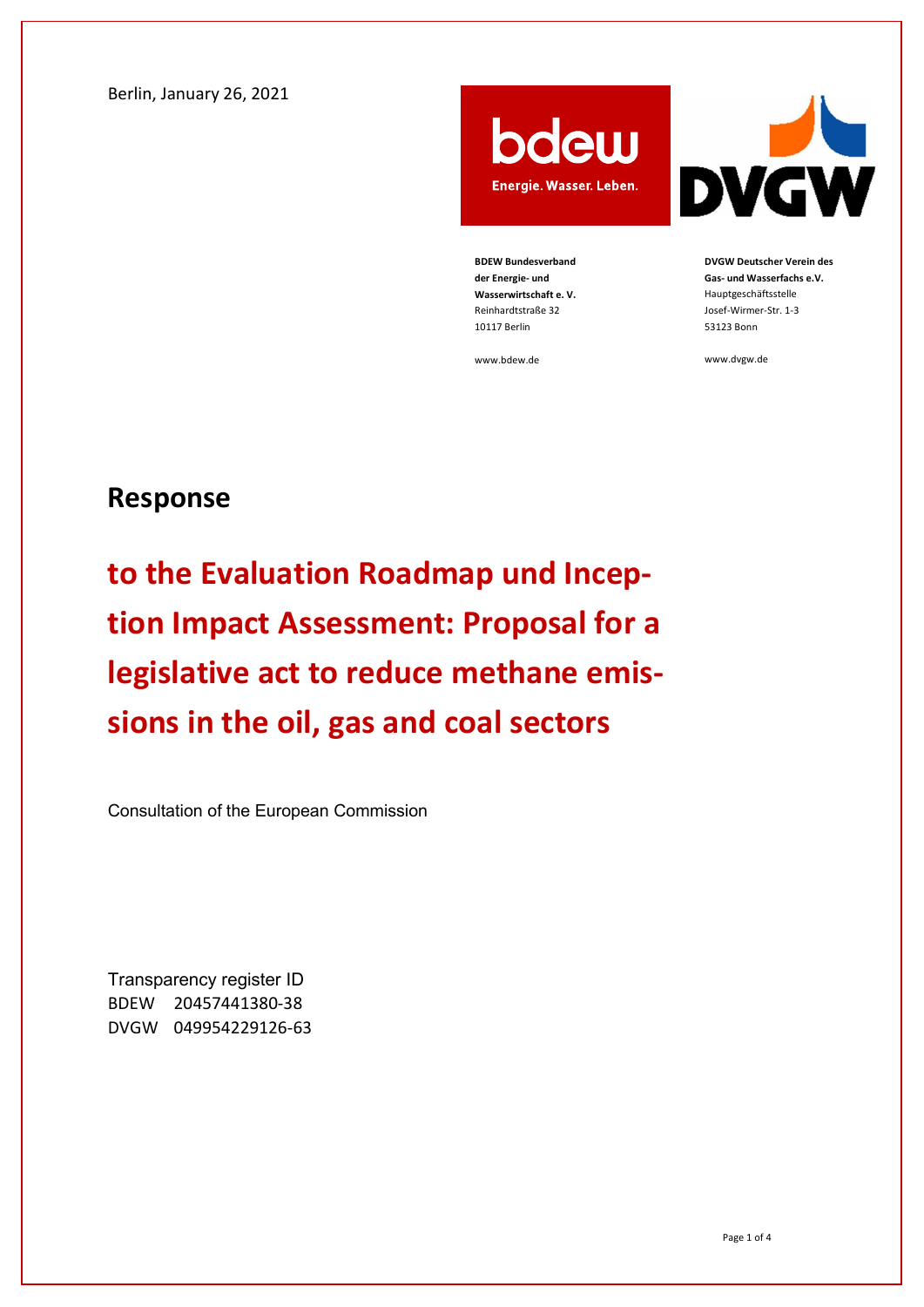

BDEW and DVGW welcome the European Commission's strategy to reduce methane emissions from the agriculture, waste, and energy sectors, published on 14 October 2020.

The Evaluation Roadmap und Inception Impact Assessment (IIA) at hand, published on 22 December 2020, specifically looks at the energy-related parts of the EU methane strategy. The European Commission rightfully puts an emphasis on the following key aims:

- › Developing Europe-wide standards and methods for measurement, reporting and verification (MRV), which are essential to achieve transparency and comparability.
- › Intensify the implementation of leak detection and repair (LDAR) measures.

In the methane strategy, the Commission recognises that voluntary and private sector initiatives are important tools to rapidly make progress on measuring, reporting, and reducing methane emissions across all sectors. These initiatives should be at the core of the upcoming legislative process. While these initiatives are rooted in the European Union and its member states, they also make an impact at the global level, e.g., the Methane Guiding Principles (MGP) or the Oil & Gas Methane Partnership (OGMP).

BDEW and DVGW regard the three policy options mentioned in the Roadmap / IIA as steps that can be iteratively pursued. They should be further defined in a precise roadmap that contains an ambitious timeline but also considers technical feasibility and cost efficiency.

It is necessary to develop a robust framework of European standards to ensure a level playing field and identify additional approaches to reduce emissions, while, at the same time, providing flexibility to the actors who implement the various measures. This is an important requirement since the starting situations in the member states and along the different parts of the value chain are often varying. The OGMP 2.0 reporting framework can be seen as a reference point and significantly contribute to the harmonisation, standardisation and internationalisation of MRV measures.

While reducing venting and flaring can be generally supported, technical feasibility and economic reasonableness in the individual case must be considered as well. Also, both measures must continue to be allowed in rare cases where they are necessary for the purpose of maintaining technical safety or security of supply and where no economically reasonable alternatives exist.

In the methane strategy, the Commission rightfully calls on the National Regulatory Authorities to recognise LDAR-related investments as allowed costs for regulated entities. This should also be included in the IIA.

The gas industry has worked successfully for many years to reduce emissions. Guaranteeing technical safety and, therefore, minimising gas leaks is one of the core tasks of gas infrastruc-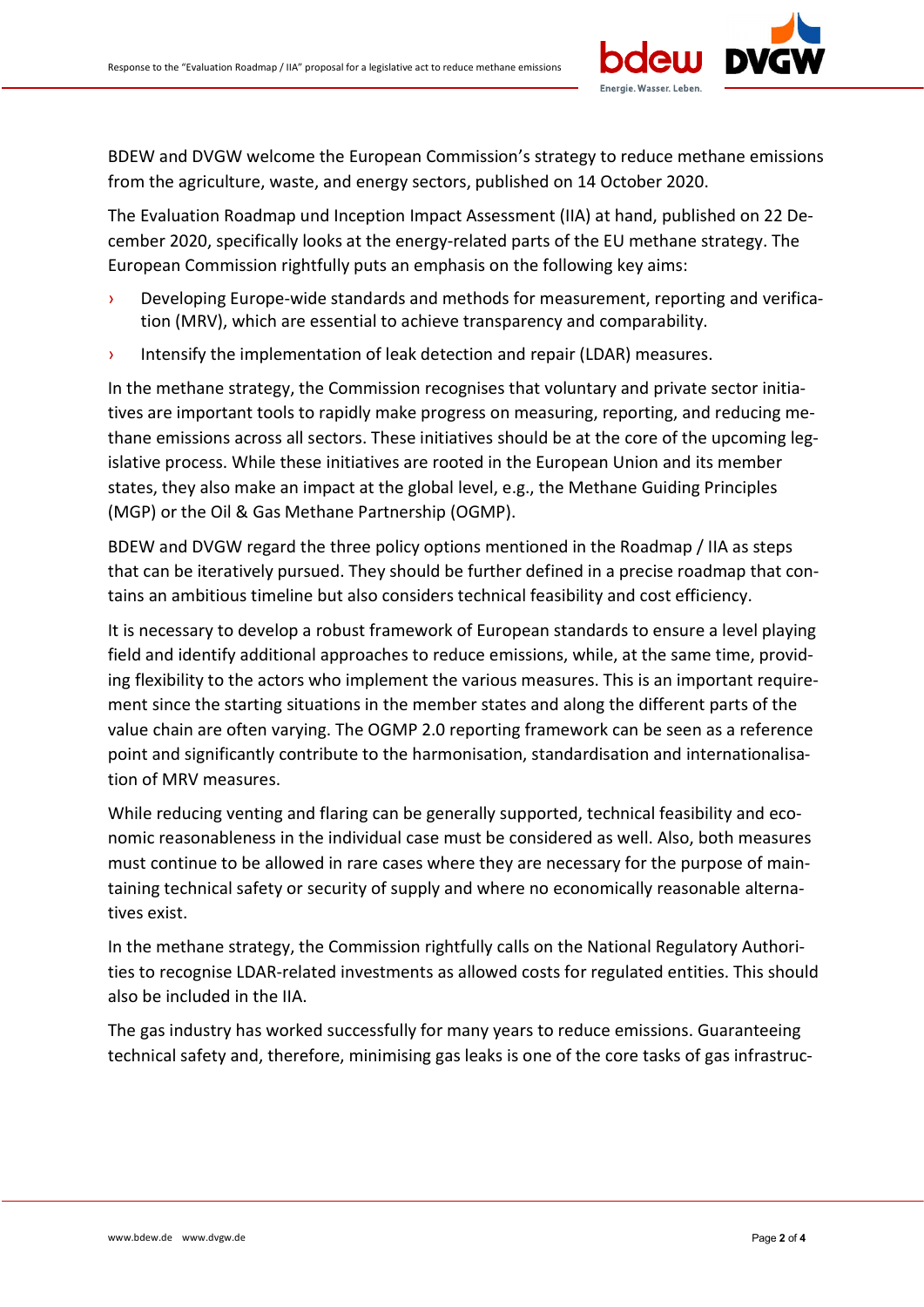

ture operators. In Germany, which has approximately 700 DSOs, the requirements are established in the statutory DVGW rulebook. Due to extensive investments, methane emissions in Germany have already been reduced by 40 percent between 1990 and 2017.

German gas distribution and transmission system operators are already working on specific projects to further reduce methane emissions, such as "ME DSO" (DVGW) and "ME TSO" (FNB Gas). In addition, gas producers continue to improve their long-established LDAR programmes.

It is also crucial that the IIA itself is based on well-founded information. BDEW and DVGW disagree with the claim that 40% of methane emissions can be reduced at no net cost to industry. The data of the International Energy Agency (IEA), on which this assumption is based, do not properly reflect the situation in the EU. It may be possible to reduce methane emissions in individual areas at low cost. However, the starting situations regarding energy-related methane emissions in the member states and along the different parts of the value chain are often varying. Therefore, BDEW and DVGW do not support the passages on the economic effects.

It is further unclear on which data the assumption is based that applying all measures would lead to a methane emission reduction potential of up to 75%. It lacks both a temporal and spatial reference frame.

It is welcomed, however, that the European Commission is doing a comprehensive, careful impact assessment before moving forward with legislative proposals. Well-founded assumptions are particularly important in this context. They are a prerequisite to identify those sectors and those parts of the value chain where further reducing methane emissions has the highest potential, also in terms of cost-efficiency.

BDEW and DVGW will continue to support this process constructively.